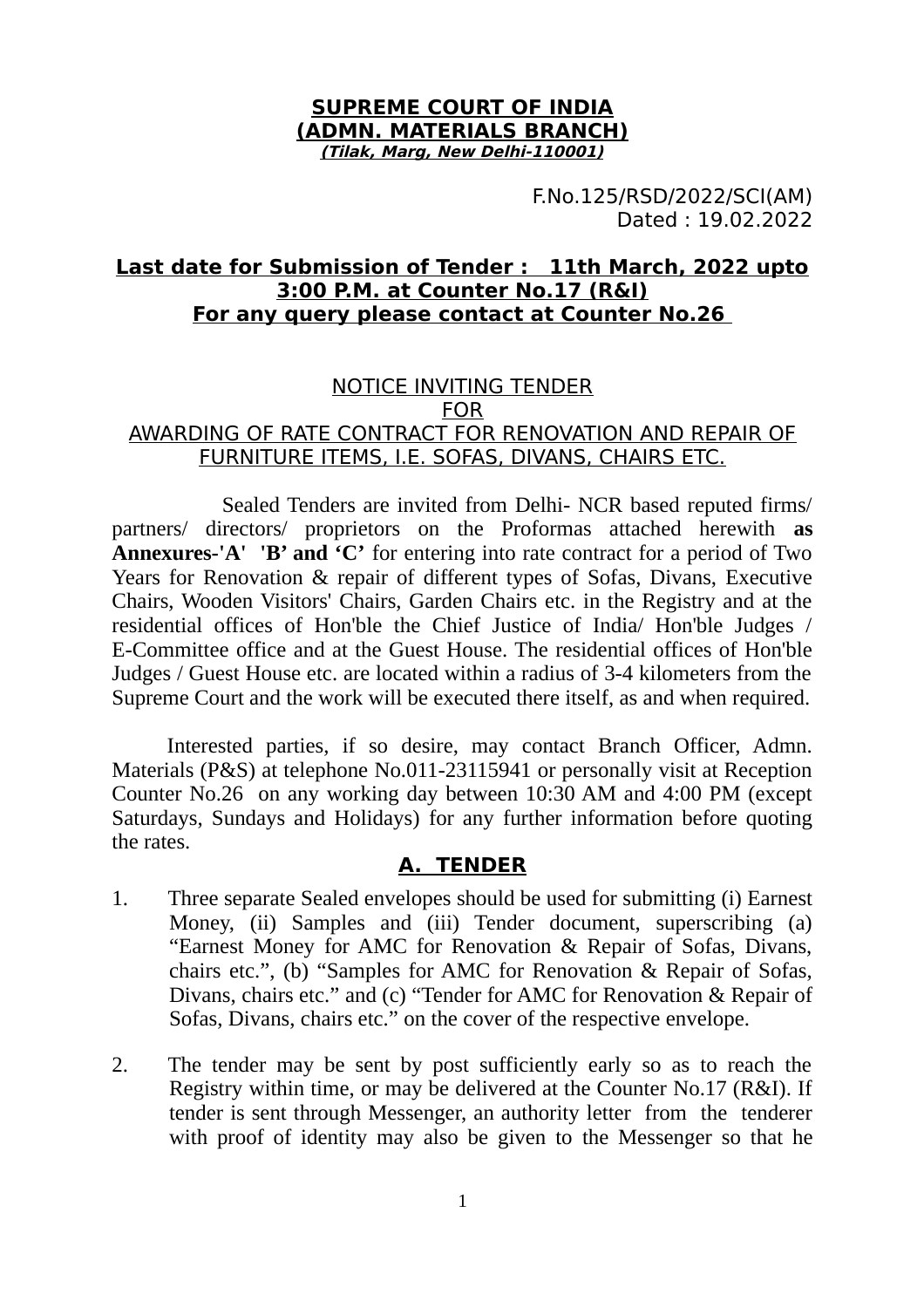could show the same alongwith his own identity proof to the Reception Office at the Counter No. 17 (R&I).

- 3. No Earnest Money shall be required from the Tenderers whose names are included in NSIC list or registered in NSIC / Small Scale Industral Unit but the tenderer is required to submit the photocopy of valid certificate alongwith the tender in place of earnest money.
- 4. The tenderers are expected to examine all the instructions, Proformas terms & conditions and specifications in the tender documents. Failing to furnish all information required by the tender document in any respect will be at the tenderer's risk and may result in the rejection of the tender.
- 5. The tender must be received not later than the date & time specified for submitting the same. In case, the date of submitting the tender will be declared as holiday by the Government of India then the next working day will be treated as due date of the tender.
- 6. Rates quoted in the tender will remain unchanged during the contractual period. Under no circumstances, rate revision will be allowed.

# **B. TERMS AND CONDITIONS OF TENDER**

- 7. The tenderer is required to quote their lowest rates, GST (with percentage), discounts and details (inclusive of labour and cartage charges) for Renovation & Repair of the furniture items as per the Annexures-'A' and 'B' annexed hereto.
- 8. The tenderers are required to send their Tender along with **Demand Draft of Rs.11,000/- (Rupees Eleven Thousand Only) drawn in favour of ''The Registrar(Admn.), Supreme Court of India, New Delhi'' as Earnest Money** by writing the name of the firm, telephone number on the reverse side of the Demand Draft. If the firm is exempted from depositing the EMD, a certificate to this effect has to be submitted along with the tender document.
- 9. Earnest Money Deposit of unsuccessful tenderers would be returned by way of RTGS/NEFT or cheque after the contract has been finally awarded to the successful tenderer. A copy of cancelled cheque is required to facilitate refund of EMD amount.
- 10. The rates should be valid for a minimum period of 90 days from the date of opening of the Tender. The tenderer shall not be entitled during the said period of 90 days to revoke or cancel its tender or to vary the tender or any terms thereof.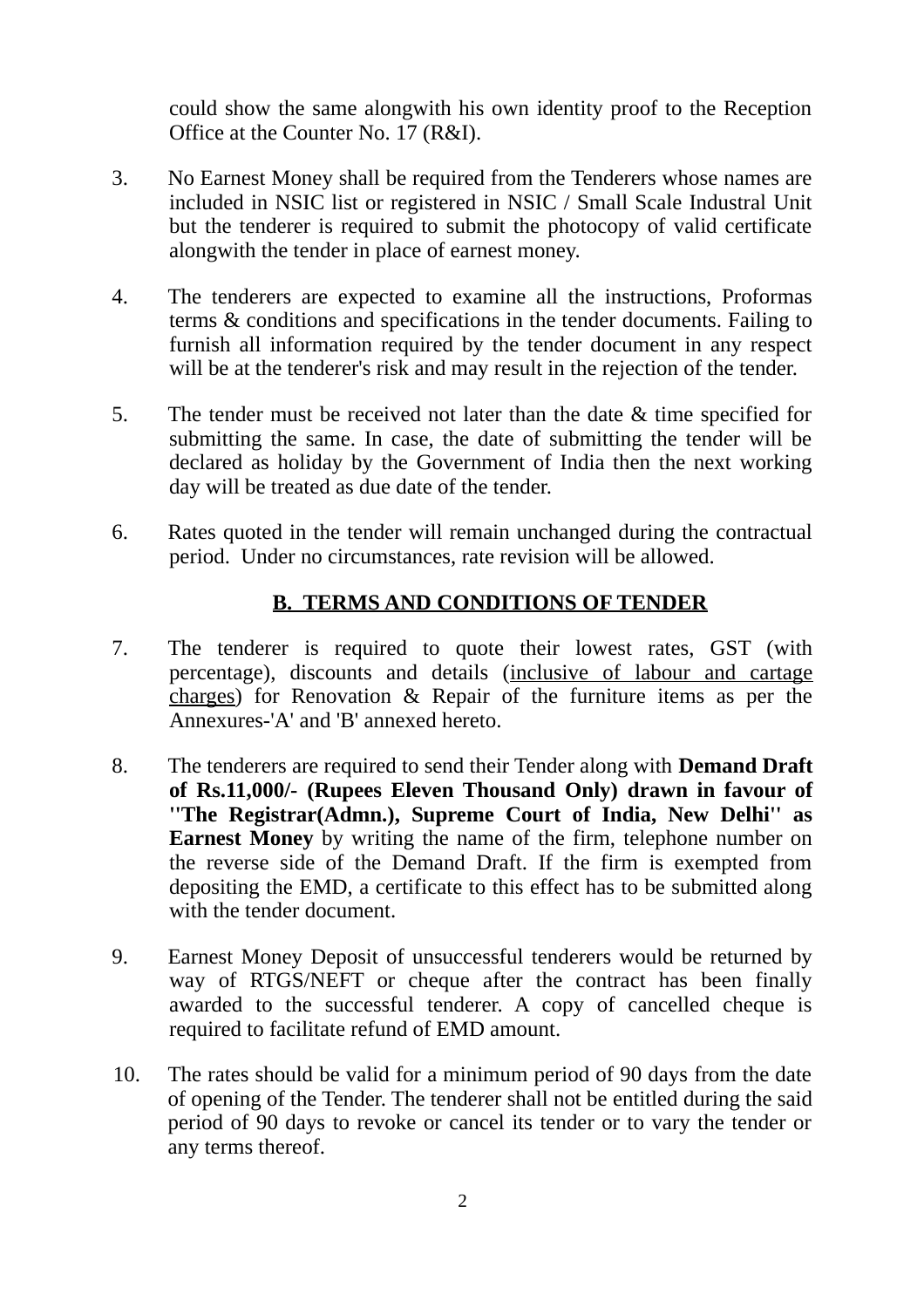- 11. Hypothetical or conditional Tender will not be entertained. Tender once submitted shall not be allowed to be withdrawn or altered, otherwise appropriate action as may be deemed fit by the Registry will be taken against that Tenderer, including forfeiture of Earnest Money. The tenderer shall be bound by the terms and conditions of the tender. If the tender is withdrawn or altered by the concerned party at any time after it is submitted, appropriate action may be taken.
- 12. The Registry will deal with the tenderer directly and no middlemen/agents/commission agents etc. should be asked by the tenderers to represent their cause and they will not be entertained by the Registry. The Tender Form is not transferable and the agency shall not be permitted to transfer its rights and obligations to any other person/ organization or otherwise.
- 13. The tenderer shall give an undertaking (as per Annexure-'C') that the Firm/ Partners/ Director/ Proprietor has not been blacklisted and its business dealings with Central/ State Government/ Public Sector units/ Autonomous bodies have not been banned/ terminated on the account of poor performance.
- 14. The Earnest Money/ Security deposit shall stand forfeited in case of breach of any of the conditions mentioned herein.
- 15. Over-writing/over-typing or erasing of the figures which render it doubtful or ambiguous are not allowed and shall render the tender invalid.
- 16. The Registry, in its discretion, reserves the right to make any change, at any time, in the terms and conditions of the Notice Inviting Tender and accept or reject any or all the tenders, wholly or partly, without assigning any reason thereof at any stage of tendering process.
- 17. The tenderer shall quote rates both in figures and words with blue/black ball pen. In case of any discrepancy, the figures mentioned in words will be considered.
- 18. The tenderers should specifically state whether rates are inclusive of GST (as applicable) and if it is not, it will be deemed that rates are inclusive of GST.
- 19. All the pages of quotation including the documents submitted therewith must be duly signed and stamped failing which the offer shall be liable for rejection.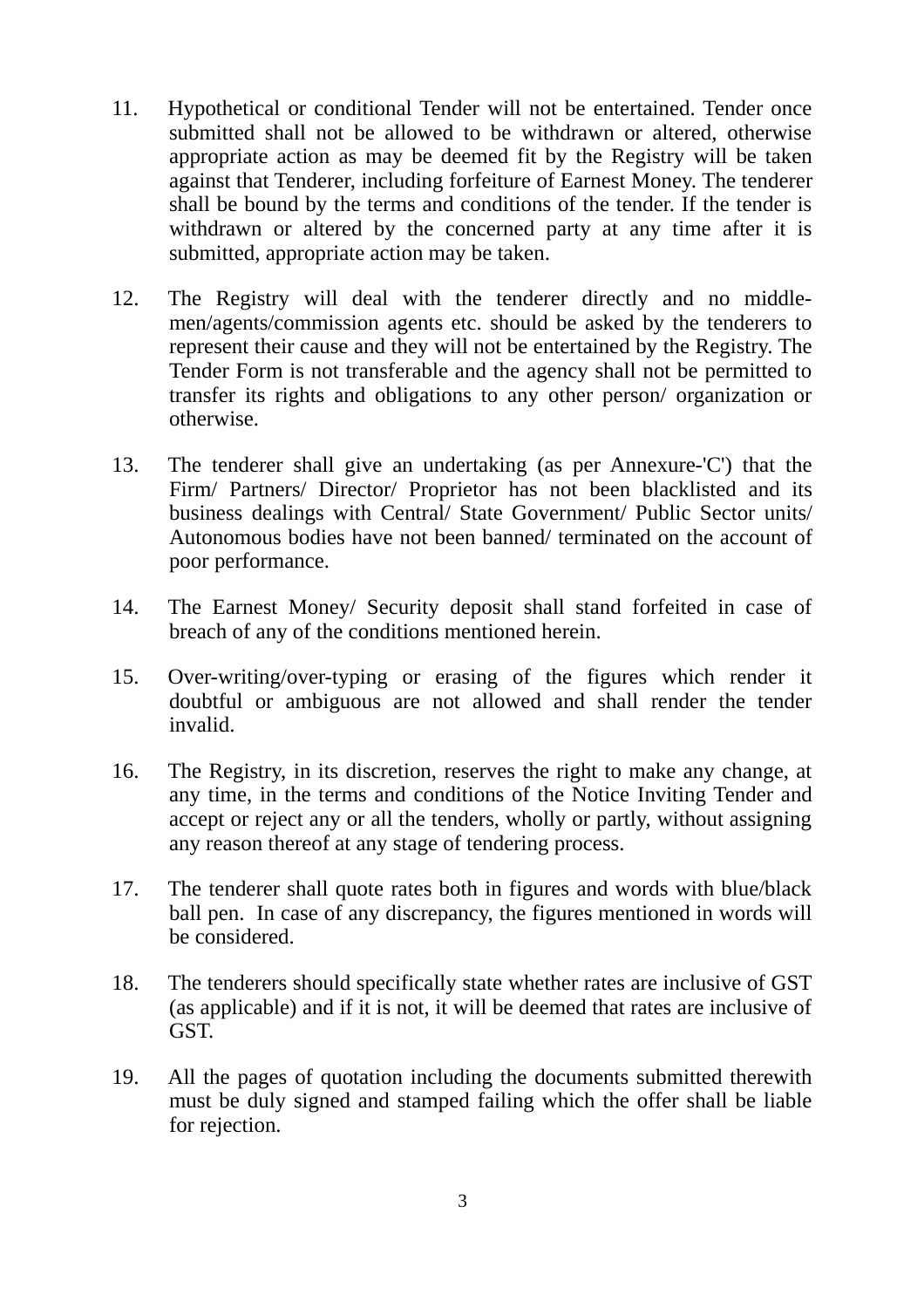- 20. The Registry is not bound to accept the rates submitted by the lowest tenderer or any other tenderer nor does it undertake to assign any reasons for its decision in this matter.
- 21. The tenderer should submit proof of his domicile in Delhi-NCR alongwith address of the office.
- 22. The firm must possess minimum three years experience in any reputed organization including Govt. Offices.
- 23. Each Tenderer has to certify that all the terms and conditions are acceptable to him/her. The Security deposit shall stand forfeited in case of breach of any of the conditions. .
- 24. During subsistence of contract, in case of breach of any conditions or deficiency in service, the Registry has a right to terminate the contract and to entrust the work to another contractor. The loss, if any, sustained by the Registry on that account will be recovered from the tenderer.

# **C. TERMS AND CONDITIONS FOR SUCCESSFUL TENDERER**

- 25. The successful tenderer shall have to deposit **Performance Security amount of Rs.16,500/- (Rupees Sixteen Thousand Five Hundred Only) by way of Bank Guarantee/ Demand Draft, drawn in favour of "The Registrar (Admn), Supreme Court of India, New Delhi."** The Bank Guarantee/ Demand Draft will be released after 60 days from the date of the successful completion of the contractual period or payment of the last bill, whichever occurs later, on written request of the tenderer. If the successful tenderer abandons the contract prematurely, or fails to perform his part of contract, the security deposit or any part thereof will be liable to be forfeited.
- 26. The rates so quoted should be valid for a period of **Two years** from the date of awarding of Contract, as the renovation work of furniture items will be required to be done at different intervals during the Contractual Period as and when required. Rates quoted shall include costs of commuting and no separate travelling charges shall be admissible.
- 27. The successful tenderer to whom contract is awarded will be required to attend the job howsoever small it may be within 24 hours either on call basis, e-mail or after the receipt of work order whichever is communicated earlier. The person attending the work should be available in the Registry or at the point of location of actual work at short notice.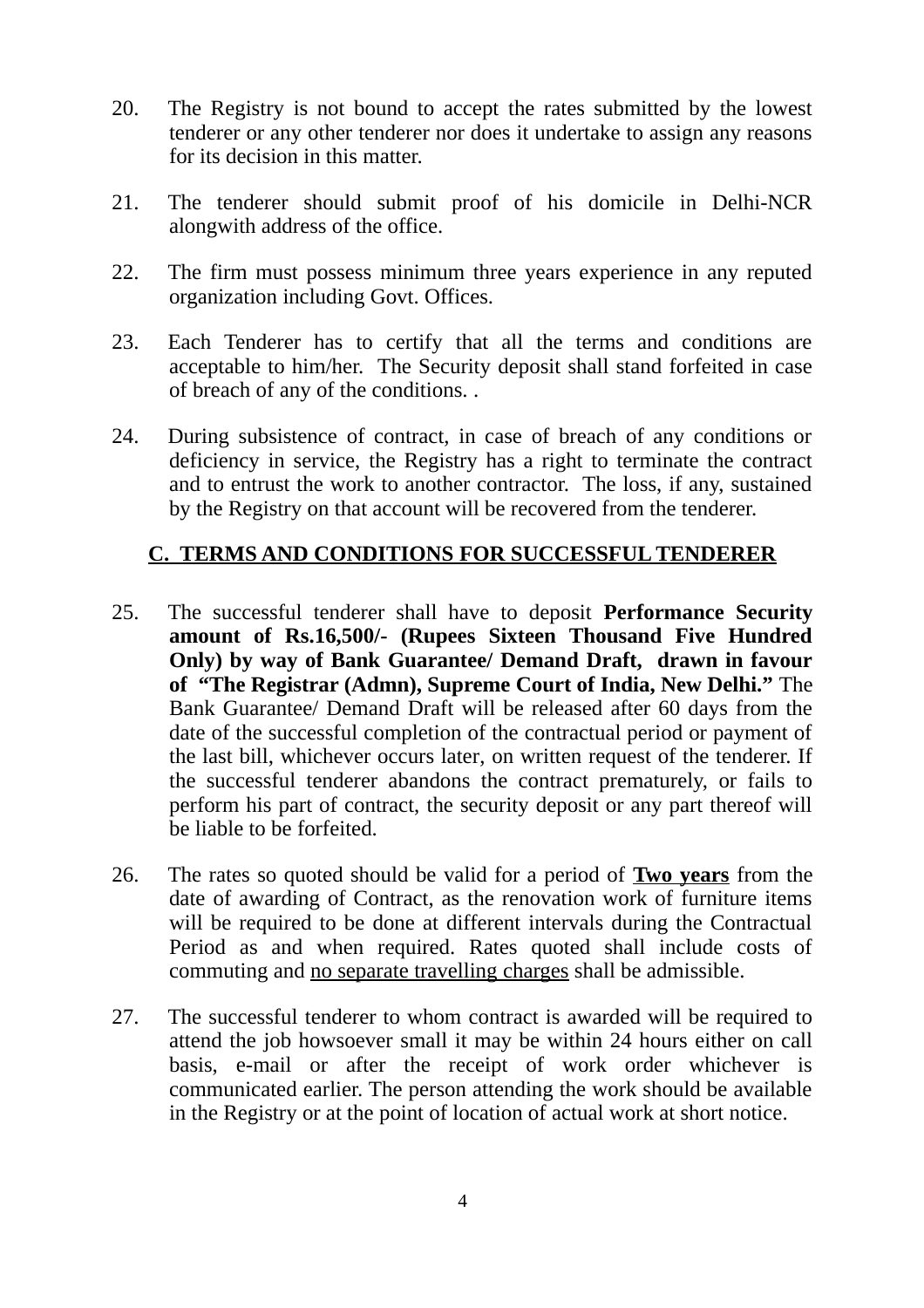- 28. The cloth/fabric will be supplied by the Registry. For this purpose, the contractor will have to come within 24 hours of being called, for inspection of the furniture item to be got renovated and after inspection, the quantity of cloth required will have to be intimated in writing to the Branch Officer (Admn. Materials) on the same day. After purchase of required cloth/fabric, the contractor will be called again for collecting the cloth from the Branch Officer (Admn. Materials) and after receipt of cloth, the contractor will initiate to renovate the furniture item in the presence of AR-cum-PS/PA to Hon'ble Judge or any authorised Officer, as the case may be.
- 29. There is no assurance regarding the minimum number of furniture items to be entrusted at each time and the number of items entrusted at a time may vary from time to time. The successful tenderer shall accept the entrustment even if the number of furniture items entrusted is considerably low.
- 30. If the renovation/repair work is not possible in the premises of the Registry, residential offices of Hon'ble Judges etc., the same may be collected from the respective location, done by the successful tenderer at their workshop and returned back by the tenderer for which no extra charges (cartage etc.) will, however, be payable on this account.
- 31. The successful tenderer shall ensure that the personnel so deployed should maintain due decorum as well as prohibit its personnel on duty from smoking or lighting fire within the premises etc.
- 32. The successful tenderer shall undertake/ensure that the character and antecedents of each individual employee deployed by them have been got verified by the Police Authorities and record be maintained to this effect and further shall be verified from time to time so far.
- 33. Payment of the work done shall be made on bill basis generally within 15 days from the date of presentation of proper bill with satisfactory report of the concerned officer.
- 34. The Registry shall have no liability, financial or otherwise, for any harm/damage/injury incurred by the personnel deployed by the successful tenderer in the course of performing of the work. Neither the successful tenderer nor his workers shall have any claim on this Registry for compensation or financial assistance on this account.
- 35. The firm shall be responsible for any injury or accident to the person deployed by them for performing the job.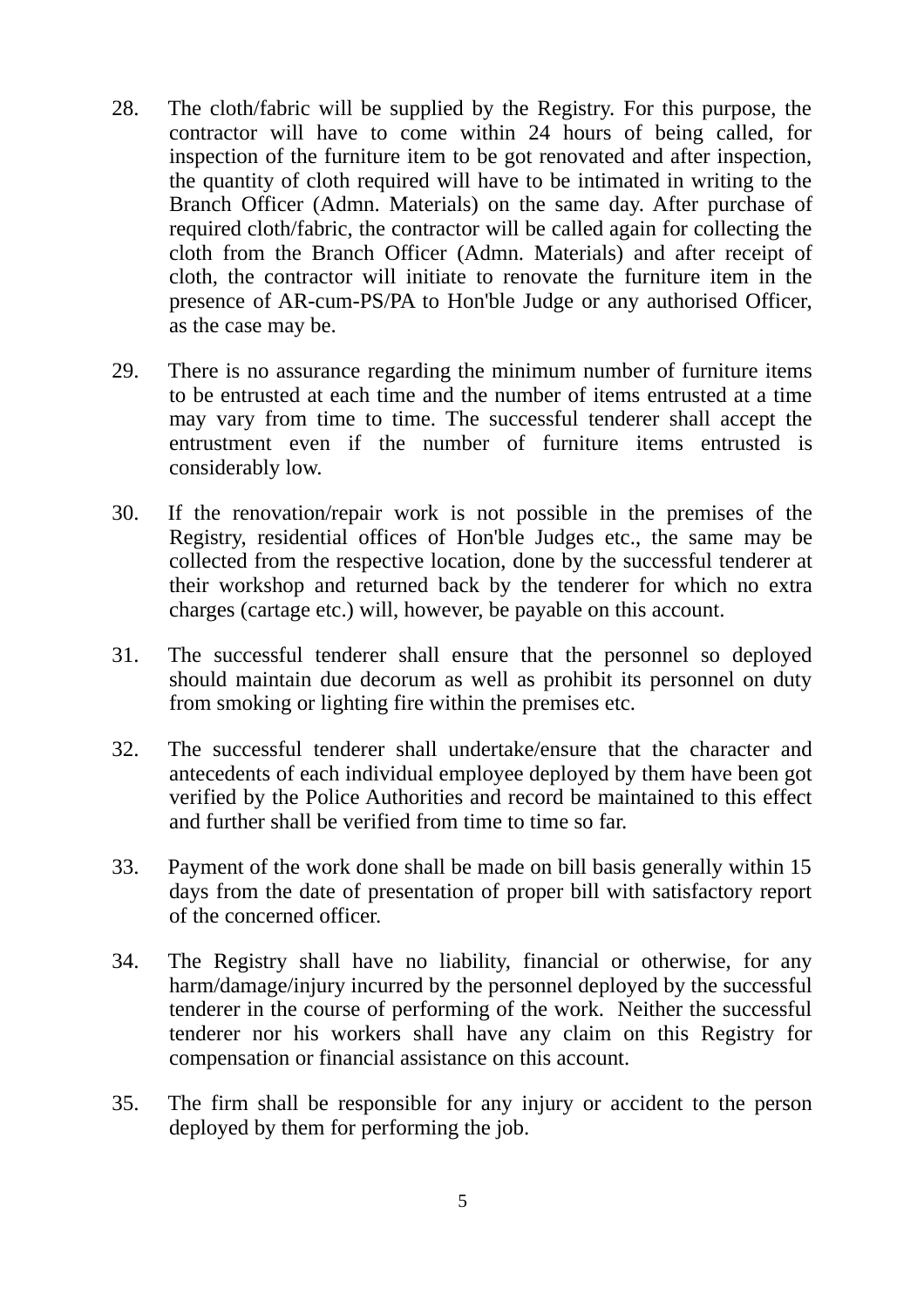### **D. PENALTIES**

- 36. The work executed by the firm should be to the satisfaction of the concerned officer where work has to be executed. If the same is not found satisfactory, the firm will have to do the job again at its own cost. The decision of the concerned officer and of the Registry in this regard will be final and unassailable and binding on the tenderer.
- 37. If the job is not done within stipulated period and the Registry is forced to get it done from open market at higher rates, the tenderer will have to make payment of the loss caused to the Registry.
- 38. If Irrespective of the fact whether the Registry gets the job done or not from the outside, **a penalty of 1% per week of total cost of delayed job subject to maximum penalty of 10% of the total cost**, will be deducted from the Bill in respect of the jobs which are not done within the stipulated period (if the delay is due to wilful laches of the tenderer).
- 39. Any loss/damage sustained to the Registry's fabric/furniture items etc. will be recovered from the successful tenderer.
- 40. Even after awarding the said contract, the Registry reserves the right to terminate the same, if services of the successful tenderer are not found satisfactorily.
- 41. In case of default of any conditions stated above by the successful tenderer during the period of their contract, the security deposit shall stand forfeited without any further notice of opportunity.

### **E. INVITATION OF TENDER**

Interested parties may send their **tenders** in three separate sealed envelopes, one containing (i) Earnest Money, (ii) Samples and (iii) Tender document, superscribing on the envelopes **(a) "Earnest Money for AMC for Renovation & Repair of Sofas, Divans, chairs etc.", (b) "Samples for AMC for Renovation & Repair of Sofas, Divans, chairs etc." and (c) "Tender for AMC for Renovation & Repair of Sofas, Divans, chairs etc."** respectively addressed by name to the undersigned, or may be handed over personally at Registry's Reception Counter No.17 (R&I) on or before **11th March, 2022**, upto 3.00 P.M. which will be opened on the same day at 3.30 P.M. by a Committee of Officers constituted for the purpose before the tenderers or their authorized representatives who may wish to remain present. The tenders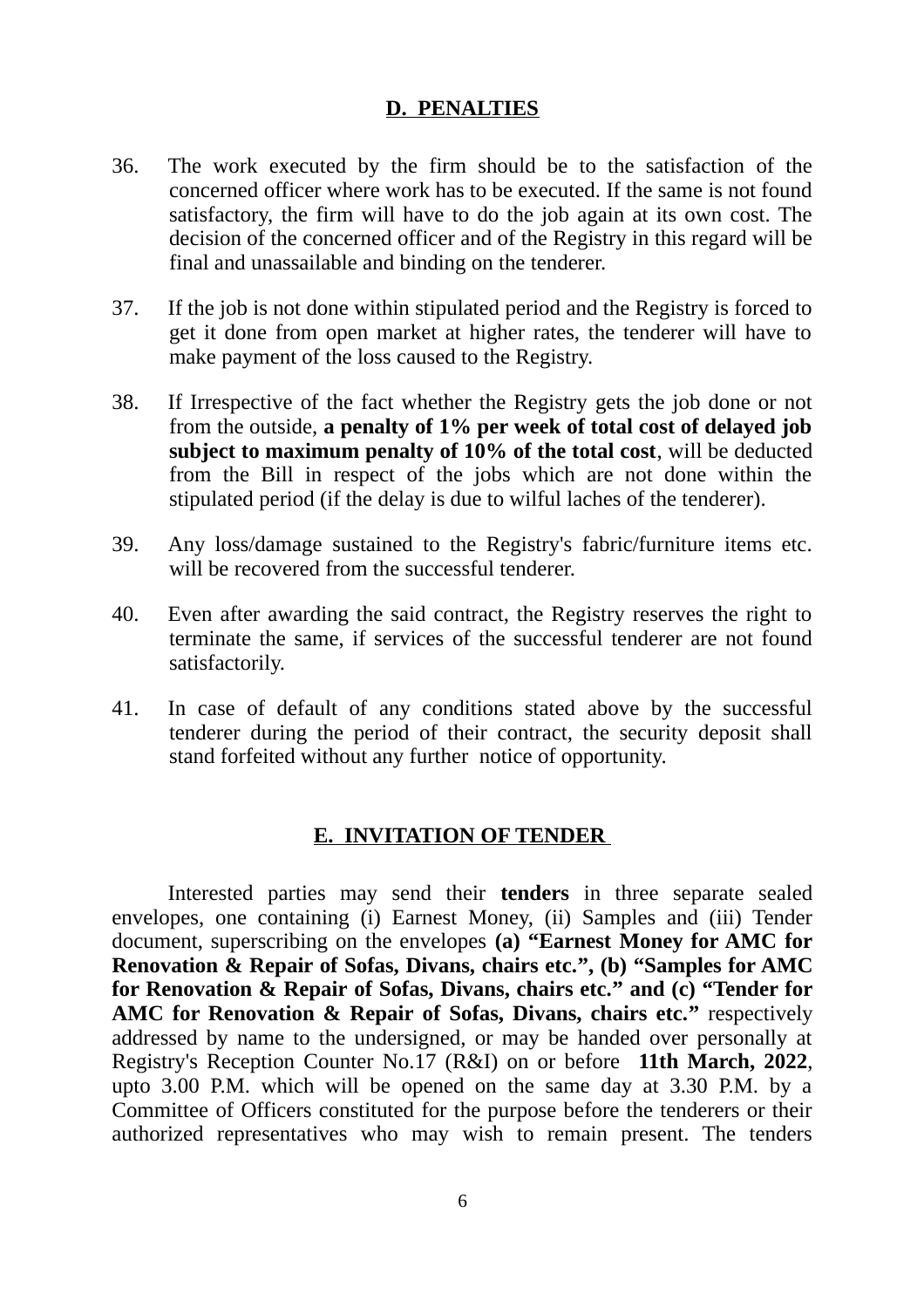received after due date/or time and/or without Earnest Money will not be entertained. In the first instance envelopes containing Earnest Money will be opened, and thereafter samples and Tender documents will be opened.

> (Anil Kumar Sharma) Additional Registrar (AM)

**Encls.: Annexures – 'A' ,'B' and 'C'.**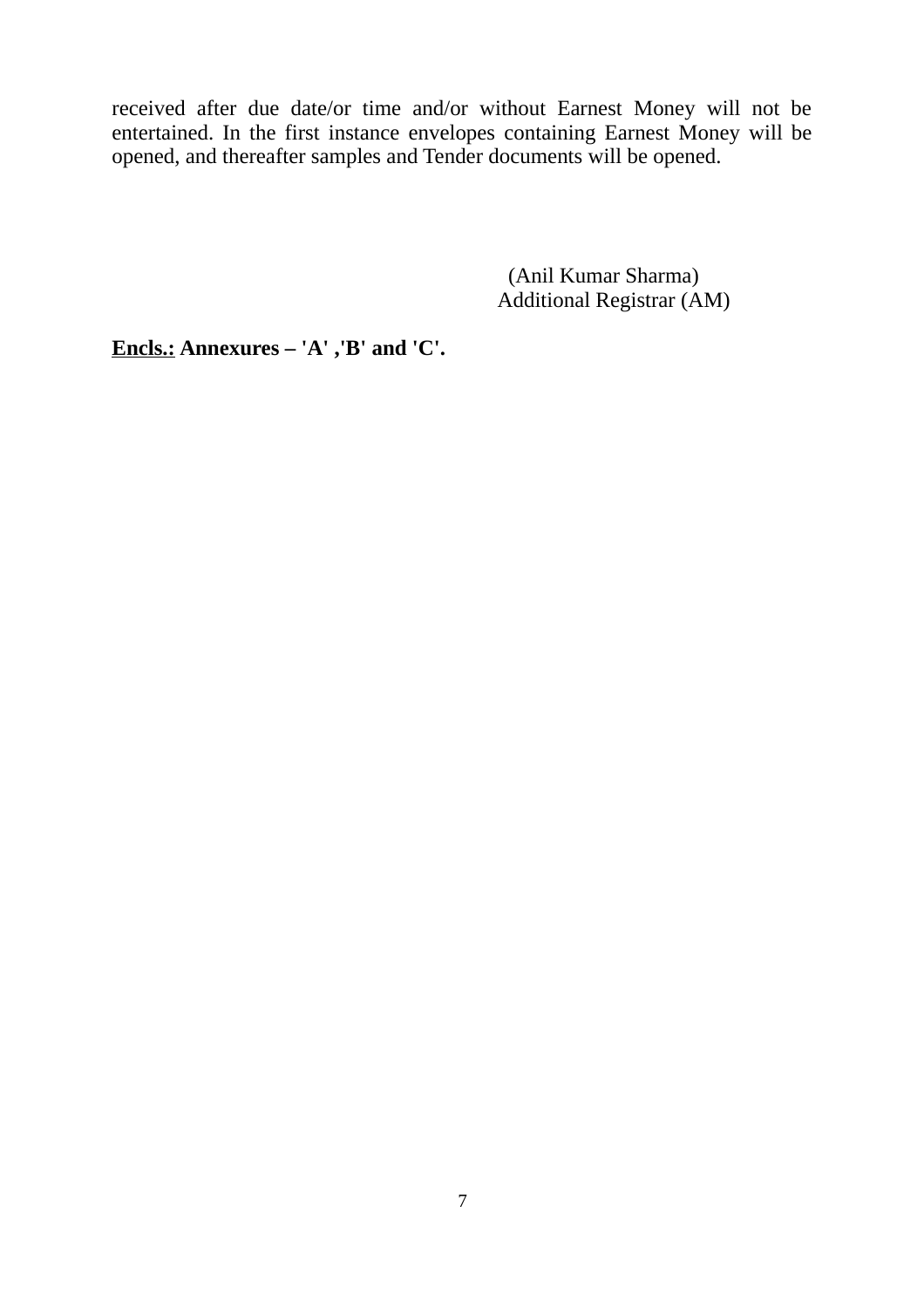### **ANNEXURE-'A'**

#### **SUPREME COURT OF INDIA (ADMN. MATERIALS BRANCH)**

F.No.125/RSD/2022/SCI(AM) Dated : 19.02.2022

#### **Last date : 11th March, 2022 PROFORMA**

(To be filled in by the tenderers with reference to Notice Inviting Tender dated 19.02.2022 for Awarding of Rate Contract for Renovation & Repair of Sofas, Divans, Chairs etc.)

- 1. Name of the tenderer with address:
- 2. Name of the contact person with Mobile / Fax / Telephone No. (s) :
- 3. Fax No./E-mail ID :
- 4. Goods and Services Tax Number

(with copy) :

- 5. Pan Card No. (with copy) :
- 6. Whether all the terms & conditions of the N.I.T. are agreeable :
- 7. Details of past experience in the field:
- 8. Details of important clients with Contact Nos. :
- 9. Whether Annexure- 'C" filed:

 Signature with date and Rubber Stamp of the tenderer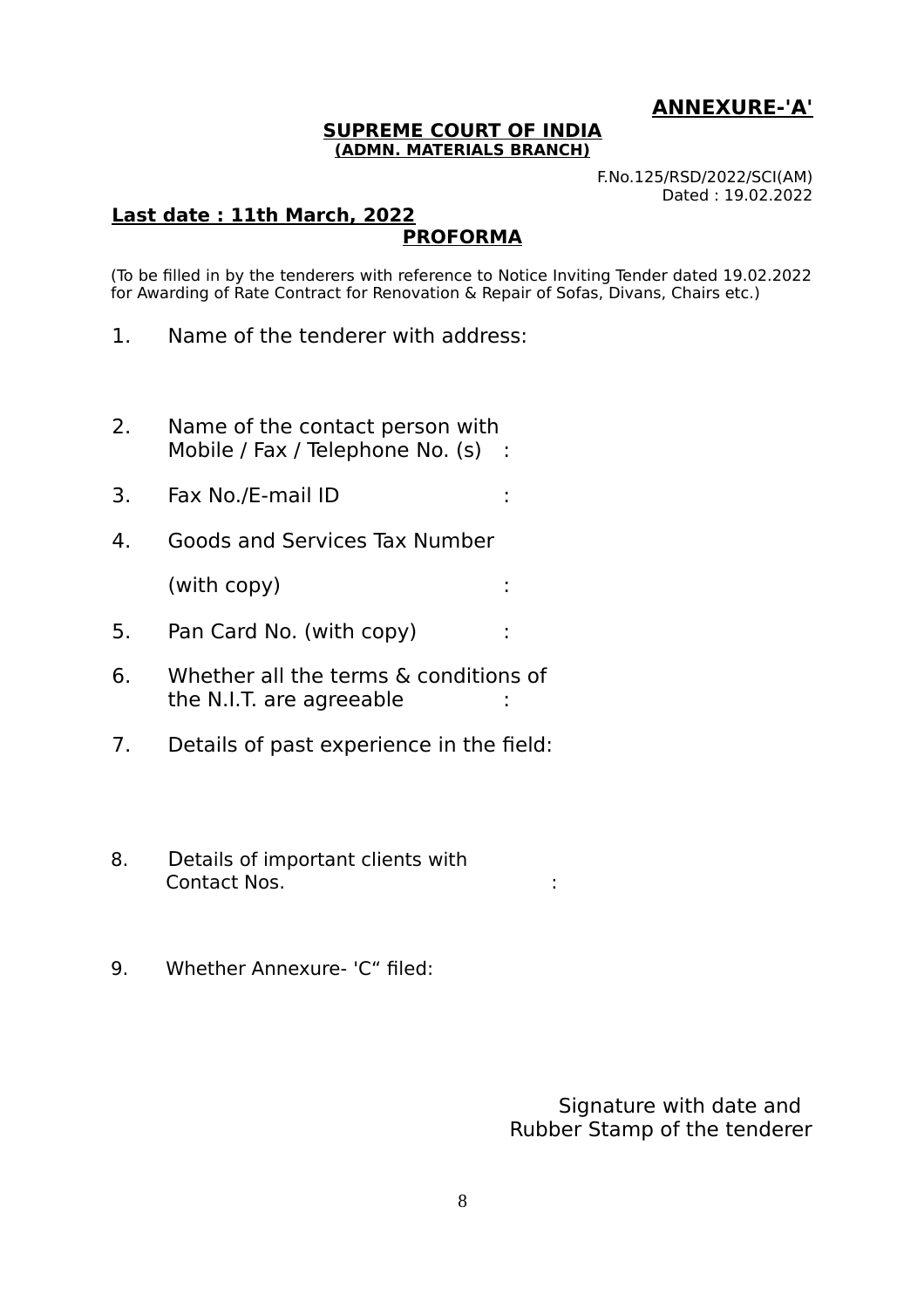**ANNEXURE-'B'**

#### **SUPREME COURT OF INDIA (ADMN. MATERIALS BRANCH)**

F.No.125/RSD/2022/SCI(AM) Dated :19.02.2022

#### **Last date : 11th March, 2022 PROFORMA**

(To be filled in by the tenderers with reference to Notice Inviting Tender dated 19.02.2022 for Awarding of Rate Contract for Renovation & Repair of Sofas, Divans, Chairs etc.)

### **Rates :**

| S.No.          | <b>JOB DESCRIPTION</b>                                                                                                                                                                                                                                                                                                                                | Qty. | Rate (Rs.) (in figure<br>& words) |
|----------------|-------------------------------------------------------------------------------------------------------------------------------------------------------------------------------------------------------------------------------------------------------------------------------------------------------------------------------------------------------|------|-----------------------------------|
| <u>A. </u>     | COMPLETE RENOVATION OF SOFAS, DIVANS, & CHAIRS ETC.<br>(WITH POLISHING AND LABOUR CHARGES)<br>$\hat{p}$ inclusive of rubber seat double plate pencil hole (ISI mark) (4" height), U-foam (feather make) 23mm)<br>(40 density) (ISI mark), Adhesive, markin, Tat, niwar, canvas, nails, shoe, etc. whatever required for<br>respective furniture item) |      |                                   |
| $\mathbf{1}$   | FIVE-SEATER SOFA { with extra back cushions<br>(15"X15")                                                                                                                                                                                                                                                                                              | Each |                                   |
| 2              | FOUR-SEATER SOFA { with extra back cushions<br>(15"X15")                                                                                                                                                                                                                                                                                              | Each |                                   |
| 3              | THREE-SEATER SOFA { with extra back cushions<br>(15"X15")                                                                                                                                                                                                                                                                                             | Each |                                   |
| 4              | TWO-SEATER SOFA {(with extra back<br>cushions(15"X15")}                                                                                                                                                                                                                                                                                               | Each |                                   |
| 5              | SINGLE-SEATER SOFA { with extra back<br>cushions(15"X15")}                                                                                                                                                                                                                                                                                            | Each |                                   |
| 6              | FIVE-SEATER SOFA (without extra back cushions)                                                                                                                                                                                                                                                                                                        | Each |                                   |
| $\overline{7}$ | FOUR-SEATER SOFA (without extra back cushions)                                                                                                                                                                                                                                                                                                        | Each |                                   |
| 8              | THREE-SEATER SOFA (without extra back cushions)                                                                                                                                                                                                                                                                                                       | Each |                                   |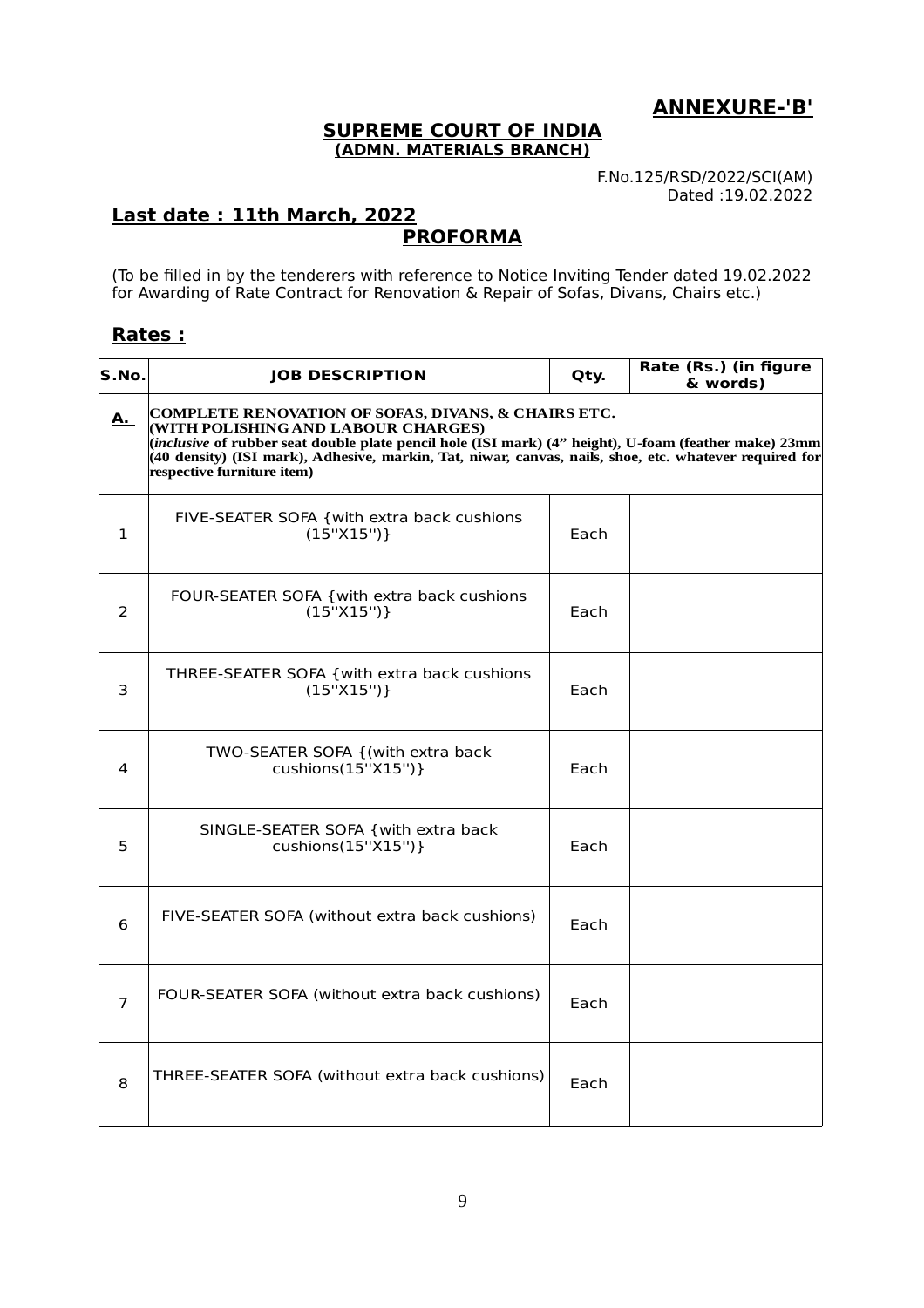|    | <b>S.No.JOB DESCRIPTION</b>                                               | Qty. | Rate (Rs.) (in figure<br>& words) |
|----|---------------------------------------------------------------------------|------|-----------------------------------|
| 9  | TWO-SEATER SOFA (without extra back cushions)                             | Each |                                   |
| 10 | SINGLE-SEATER SOFA (without extra back cushions)                          | Each |                                   |
| 11 | $HOUSTON SOFA SET (3+1+1)$                                                | Each |                                   |
| 12 | NAGFANI SOFA SET (3+1+1)                                                  | Each |                                   |
| 13 | <b>DIVAN</b><br>(with cushion of feather make 36"x72"x3" (32<br>density)) | Each |                                   |
| 14 | <b>DIVAN</b><br>(with cushion of feather make 36"x72"x4" (40<br>density)) | Each |                                   |
| 15 | <b>EXECUTIVE REVOLVING CHAIRS</b>                                         | Each |                                   |
| 16 | REVOLVING/COMPUTER CHAIRS                                                 | Each |                                   |
| 17 | WOODEN VISITOR CHAIRS/TUB CHAIRS                                          | Each |                                   |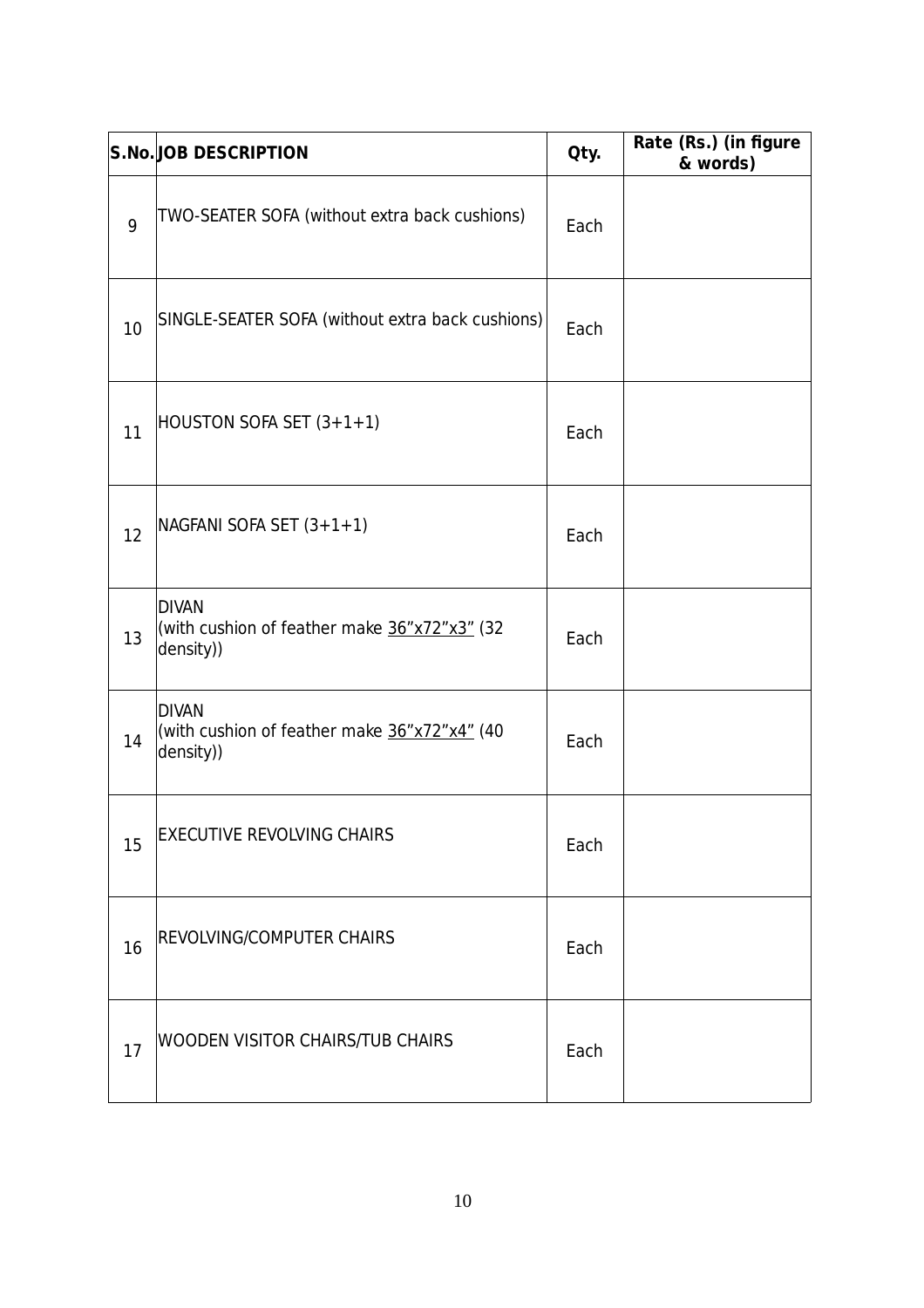| S.No.       | <b>JOB DESCRIPTION</b>                                                                                                    | Qty.                  | Rate (Rs.) (in figures<br>& words) |
|-------------|---------------------------------------------------------------------------------------------------------------------------|-----------------------|------------------------------------|
| 18          | WOODEN HIGH BACK VISITOR CHAIR                                                                                            | Each                  |                                    |
| 19          | <b>DINING CHAIRS</b>                                                                                                      | Each                  |                                    |
| 20          | <b>SQUARE PIPE CUSHIONED CHAIR (without</b><br>handrest)                                                                  | Each                  |                                    |
| 21          | <b>GARDEN CHAIRS</b><br>(with 50mm thick-Rubber foam for seat cushions,<br>50mm-'U' foam for back & over rubber cushions) | Each                  |                                    |
| 22          | <b>RECLINER CHAIR</b>                                                                                                     | Each                  |                                    |
| 23          | WOODEN FOOTRESTS (size: 18"x13"x4")<br>( <i>inclusive</i> of Black/Brown Rexine, foam etc.)                               | Each                  |                                    |
| 24          | Extra Back Cushions (size: 15"x15")<br>(inclusive of labour charges for stitching of covers)                              | Each                  |                                    |
| <u>B.</u>   | MISC. ITEMS / WORKS, if required<br>(inclusive of Labour charges)                                                         |                       |                                    |
| $\mathbf 1$ | Fixing of Fancy Tape (DORI)                                                                                               | Per<br>running<br>Ft. |                                    |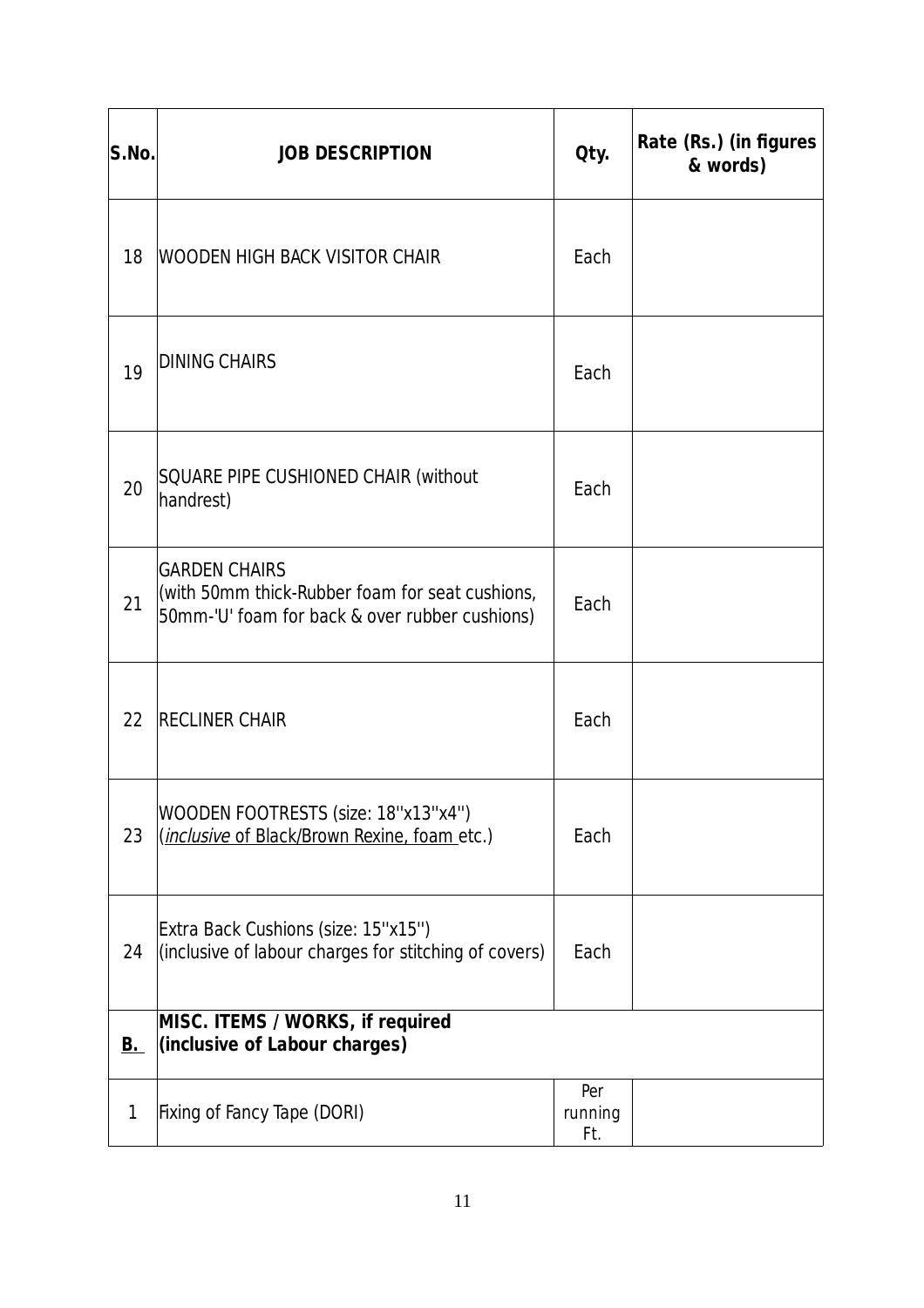| S.No.          | <b>JOB DESCRIPTION</b>                                                          | Qty.      | Rate (Rs.) (in figures<br>& words) |
|----------------|---------------------------------------------------------------------------------|-----------|------------------------------------|
| $B_{-}$        | MISC. ITEMS / WORKS, if required<br>(inclusive of Labour charges)               |           |                                    |
| $\overline{2}$ | Stitching of Loose covers for sofas                                             | Per seat  |                                    |
| 3              | Stitching of white half loose covers for sofas                                  | Per seat  |                                    |
| $\overline{4}$ | Stitching of Loose covers for divans                                            | Per divan |                                    |
| 5              | Stitching of Loose covers for Executive Revolving<br>chair                      | Each      |                                    |
| 6              | Stitching of Cushion Cover                                                      | Each      |                                    |
| $\overline{7}$ | Alteration/stitching & fixing of Curtain                                        | Each      |                                    |
| 8              | Providing & fixing of Legs of Sofas (Wooden)                                    | Per leg   |                                    |
| 9              | Providing & fixing of Legs of Sofas (Stainless steel)                           | Per Leg   |                                    |
| 10             | Providing & fixing of Legs of Footrests                                         | Per leg   |                                    |
| 11             | Providing & Fixing of back round ply of 0.4" ISI<br>mark in visitor chairs etc. | Each      |                                    |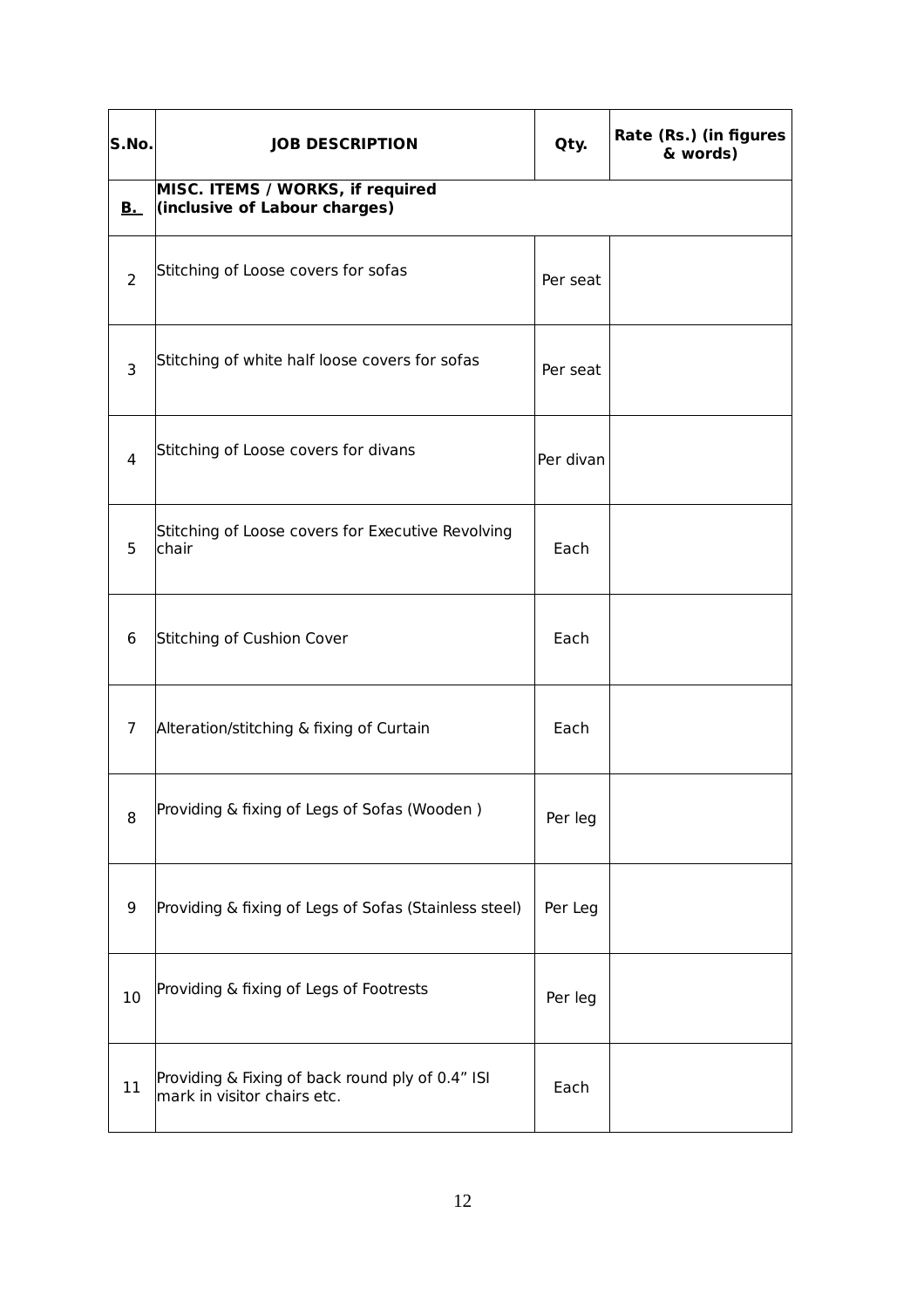| lS.No. | <b>JOB DESCRIPTION</b>                                                                                                       | Qty. | Rate (Rs.) (in figures<br>& words) |
|--------|------------------------------------------------------------------------------------------------------------------------------|------|------------------------------------|
|        | MISC. ITEMS / WORKS, if required<br><b>B.</b> (inclusive of Labour charges)                                                  |      |                                    |
| 12     | Labour Charges for change of Fabric only<br>(Executive Revolving Chair) (inclusive of markin,<br>nails, minor repairs)       | Fach |                                    |
| 13     | Labour Charges for change of Fabric only<br>(Revolving Chair/ Computer Chair) (inclusive of<br>markin, nails, minor repairs) | Each |                                    |
| 14     | Labour Charges for change of Fabric only<br>(Wooden Visitor Chair/ Tub Chair) (inclusive of<br>markin, nails, minor repairs) | Fach |                                    |

#### **C. Samples to be Enclosed :**

| IS.No.         | Samples to be Enclosed                                 | Whether<br>Sample<br>enclosed<br>or not |
|----------------|--------------------------------------------------------|-----------------------------------------|
|                | Rubber seat double plate Pencil Hole & (ISI mark)      |                                         |
|                | in the size of $21"x22"x4"$ or $12"12"x4"$ (as sample) |                                         |
| $\overline{2}$ | U-foam of 23mm (ISI Mark) (40 Density) (Feather        |                                         |
|                | make)                                                  |                                         |
| 3              | Rexine (Black & Brown) (for footrest)                  |                                         |
| $\overline{a}$ | Markin                                                 |                                         |
| 5              | Niwar                                                  |                                         |
| 6              | Tat                                                    |                                         |
| 7              | Canvas                                                 |                                         |
|                |                                                        |                                         |

Note: Label the names of all items on its respective samples (with firm's name).

(D) GST (with percentage), if any:

(E) Discounts, if any :

Signature with date and Rubber Stamp of the tenderer